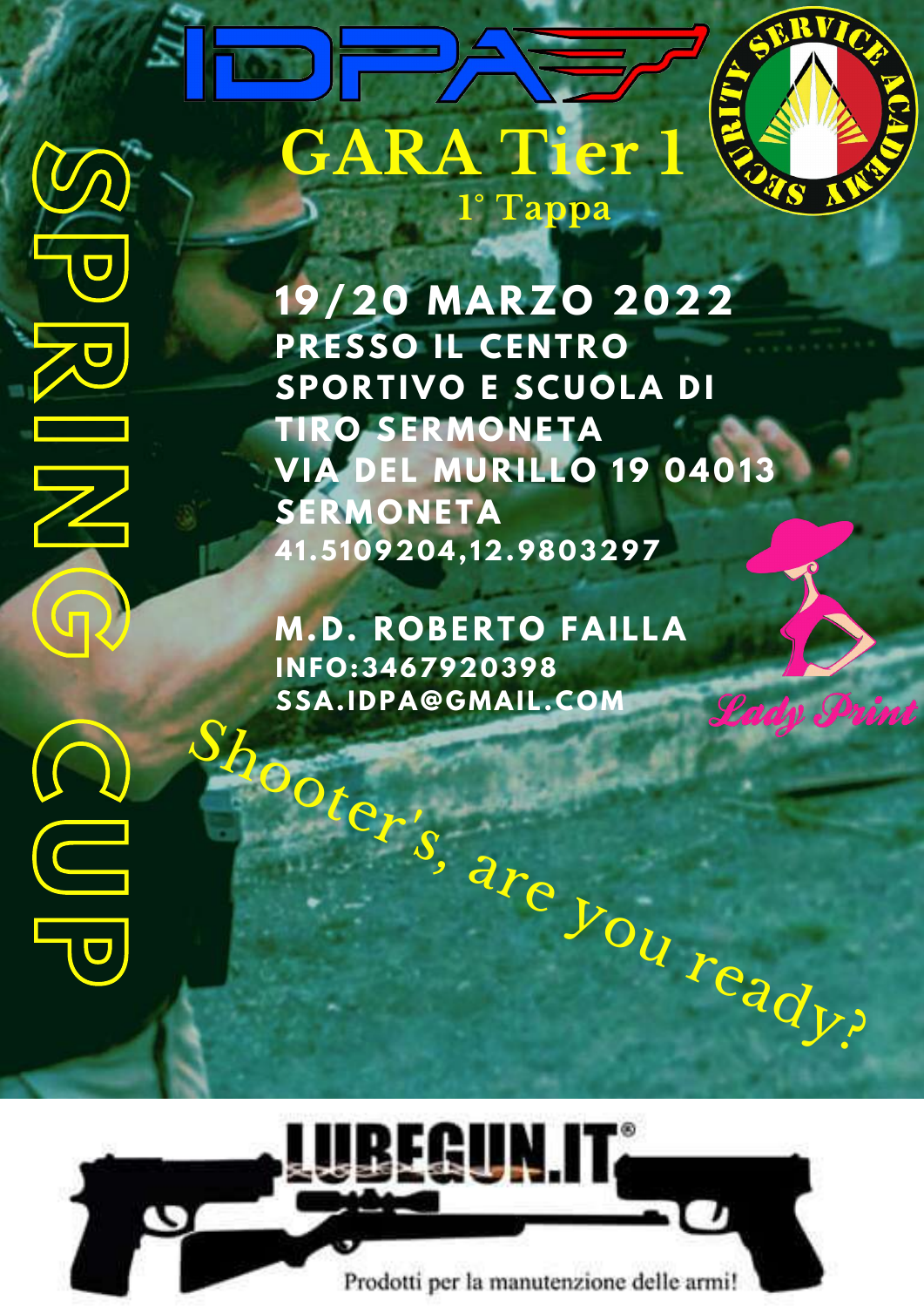**V**

**IF WARTER OF** 

 $\mathcal{S}_{\Omega}$ 

**O**

**A** 

**IF AT** 

**THE STATE** 

**I**

**R** 

**B** 

**T** 

**O**

**R**

**I** 

## **G ARA IDPA TIER 1**

**A** 

**VALUE** 

**6 STA G ES + WARM-UP COLPI MI N IMI 108 - PROVA CRONOG RAFO A DISCREZION E DI SO QUOTA ISCRIZION E 35,00 EURO DA VERSARE E N TRO IL 06/03/2022 SU IBA N : IT23K3608105138256608656623 I N TESTATO A ROBERTO FAILLA - ISCRIZION E A G RI G LIA COMPETITORI SUL SITO: WWW.IDPAITALY.COM RE GOLAME N TO IDPA (RULE BOOK 2017-V3) . IL MATCH DIRECTOR SI RISERVA LA FACOLTÀ DI CA N CELLARE LA PRE NOTAZION E I N CASO DI MA N CATO PA G AME N TO N EI TERMI N I. CAMBI DI DIVISION E O SQUADRA SUCCESSIVI AL 06/03/2022 SARA N NO AMMESSI SOLO PER CASI ECCEZION ALI E G IUSTIFICATI. RI N U N CE ALLA PARTECIPAZION E SUCCESSIVE AL 06/03/2022 NON DARA N NO LUOGO AL RISARCIMENTO DELLA QUOTA. RINUNCE COMUNICATE E N TRO LA SUDDETTA DATA DARA N NO LUOGO ALLA RESTITUZION E DELLA QUOTA DALLA QUALE VERRA N NO TRATTE N UTI EURO 15,00. TUTTI I TIRATORI DEVONO ESSERE I N RE GOLA SECON DO LA LE G G E ITALIA N A I N VI GORE PER QUA N TO RI G UARDA I PERMESSI DI PORTO/TRASPORTO DELLE ARMI E L'UTILIZZO DI CALIBRI CON SE N TITI. L'OR G A N IZZAZION E DI G ARA E LA DIREZION E DECLI N A NO OG N I RESPON SABILITÀ PER IL LORO MANCATO RISPETTO. IN RISPETTO ALLE VIGENTI NORMATIVE A N TI -COVID 19, SONO OBBLI G ATORIE MASCHERI N E ALL'I N TER NO DEL POLI GONO, A N DRA N NO RISPETTATE TUTTE LE PROCEDURE MESSE I N ATTO DALLA STRUTTURA PER EVITARE ASSEMBRAME N TI, VERRÀ RILEVATA LA TEMPERATURA ALL'I N G RESSO, I N CASO DI ALTERAZION E SUPERIORE ALLE SOG LIE PREVISTE NON SARÀ CON SE N TITO L'ACCESSO. SARÀ PRESE N TE PERSON ALE PREPOSTO I N CARICATO DI FAR RISPETTARE LE RE GOLE SA N ITARIE OBBLI G ATORIE. MU N IZION AME N TO NON ACQUISTABILE SUL CAMPO, A CURA DEL TIRATORE (LIBERO L'USO DI OG N I TIPO DI PALLA) . N ESSU N A LIMITAZION E. LA VOLATA FUORI DAL PU N TO DI SICUREZZA È VIETATA. SABATO:PRE-MATCH STAFF: RITROVO ORE 08.00 I N IZIO ORE 08.30 RITROVO TIRATORI ORE 13.00 I N IZIO G ARA 14.00 DOME N ICA: TUR NO U N ICO: RITROVO ORE 08.00 I N IZIO G ARA 09.00 PREMIAZION I PER DIVISION E E CATE GORIA COME DA RE GOLAME N TO IDPA I N VI GORE + METODO FAILLA. SERVIZI I G IE N ICI: SONO PRESE N TI ALL'I N TER NO DEL CAMPO DI TIRO .**